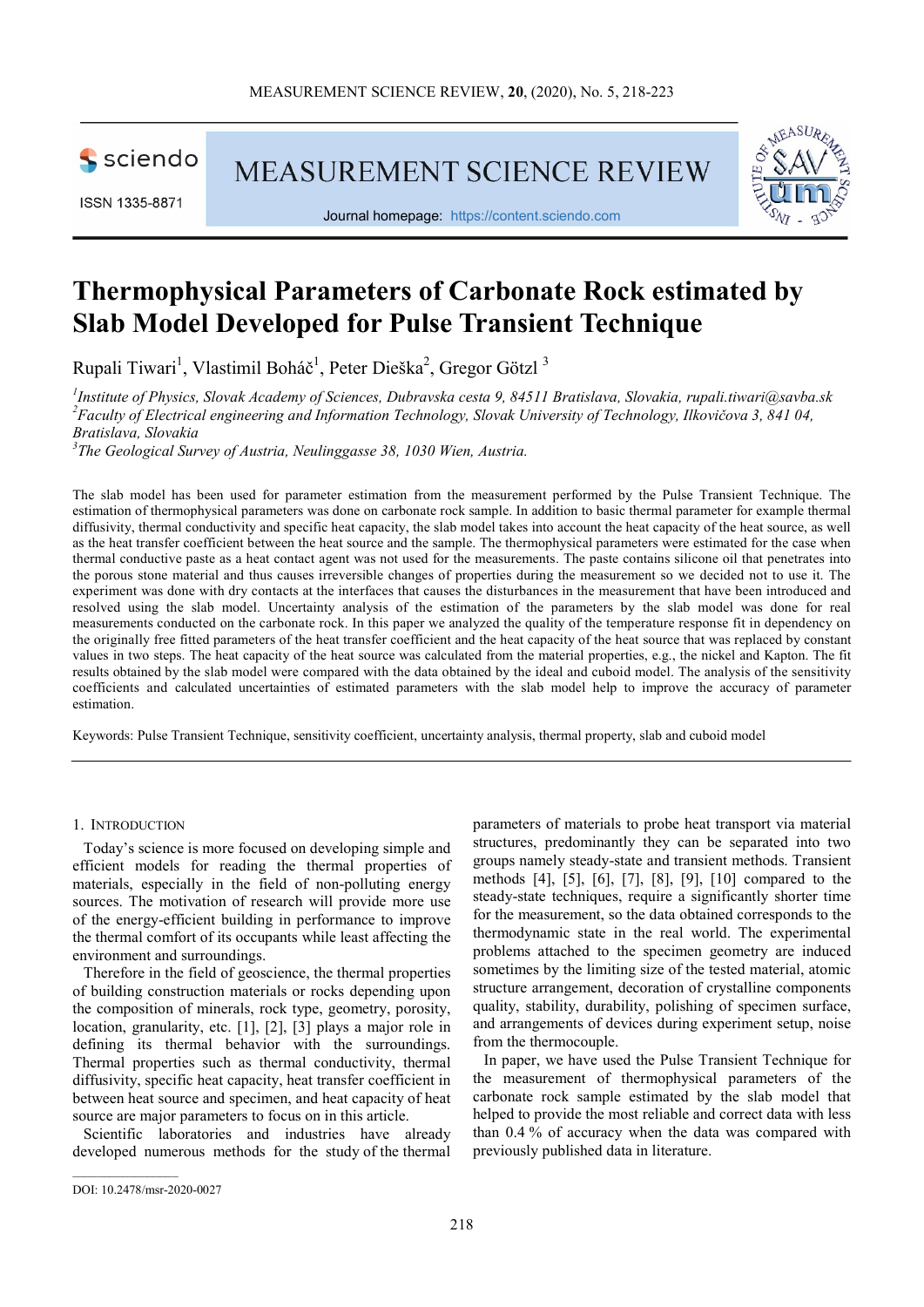## 2. METHODOLOGY AND MODELS

# 2.1. Pulse Transient Technique

The Pulse Transient Technique is based on the principle of generation of the heat pulse by the heat source and recording the thermal response to this heat pulse by the thermocouple that is placed at the distance  $h$  apart from the heat source (Fig.1.). The thickness  $h$  represents the active part of the specimen represented by the slab. It is inserted in between semi-infinitely large specimen surroundings marked as part I and III in Fig.1. Also in the experiment technically the heat pulse used is not an ideal Dirac function but a heat pulse of limited duration. function that describes the thermal response to the step-wise<br>
heat pulse H(t),q(t) for the times t-0 in equations (1), (2),<br>
ource and recording<br>
the thermocouple<br>
com the heat source<br>
inserted as part of the<br>
inserted i MEASUREMENT SCIENCE REVIEW, 20, (2020), No. 5, 218-223<br>
DDOLOGY AND MODELS<br> *CTransient Technique*<br>
se Transient Technique<br>
is a response to this heat pulse by the temperature conduction<br>
all response to this heat source MEASUREMENT SCIENCE REVIEW, 20, (2020), No. 5, 218-223<br>
GY AND MODELS<br>
ISENT Technique<br>
ISENT Technique is based on the principle of (3), (4).<br>
Instant Technique is based on the principle of (3), (4).<br>
Instant I is the st



Fig.1. Principle of Pulse Transient Technique and the example of the maximum of thermal response  $(T_m)$  is recorded in time  $(t_m)$  to the heat pulse on the right [15], [16], [17], [18], [19].

#### 2.2. Slab model

The slab model was derived for the sample consisting of the two semi-infinitive parts of the specimen with the infinitely large and thin plane heat source inserted in between them.



Fig.2. The slab model for infinitely large specimens accounting the heat source heat capacity as well as the heat transfer coefficient in between the heat source and specimen body is drowned with the experimental parameters and geometry of arrangement [15], [16], [17], [18], [19].

The model accounts for the heat contact problems that are represented by the heat contact resistance realized in a form of the heat transfer coefficient and by the heat capacity of the heat source. The solution of heat transfer equation for the given initial and boundary conditions is the temperature

function that describes the thermal response to the step- wise heat pulse H(t).q(t) for the times  $t>0$  in equations (1), (2),  $(3), (4).$ No. 5, 218-223<br>
Tribes the thermal response to the step-wise<br>
(b) for the times t > 0 in equations (1), (2),<br>  $T(0, x) = T_S = 0$  (1)<br>  $\lambda \frac{\partial T}{\partial x}\Big|_{x=0} = \alpha (T_S - T|_{x=0})$  (2)<br>
(t) =  $C \frac{\partial T_S}{\partial t} + \alpha (T_S - T|x = 0)$  (3)<br>  $T(t, \infty) = 0$ 

$$
T(0, x) = TS = 0
$$
 (1)

$$
-\lambda \frac{\partial T}{\partial x}\bigg|_{x=0} = \alpha \big(T_S - T\big|_{x=0}\big) \tag{2}
$$

$$
qH(t) = C\frac{\partial T_S}{\partial t} + \alpha (T_S - T | x = 0)
$$
 (3)

$$
T(t, \infty) = 0 \tag{4}
$$

 $T_m$   $\left\{\n\begin{array}{c}\n\text{equation 0} & \text{if } (x, y) & (y, z) \\
\text{if } (x, y) & (y, z) \\
\text{if } (x, y) & (y, z)\n\end{array}\n\right\}$ The temperature function is given by the following equations (5), (6), (7).

$$
T(t,x) = T_1(t,x) + \Delta T(t,x)
$$
 (5)

$$
T_I(t, x) = T_0 e^{-u^2} \left[ \frac{1}{\sqrt{\pi u}} - w(tu) \right] H(t)
$$
 (6)

Where

$$
\frac{d}{dt} \sum_{i=0}^{n} \frac{1}{2} \int_{0}^{1} \frac{1}{t} \int_{0}^{1} \int_{0}^{1} \int_{0}^{1} \int_{0}^{1} \int_{0}^{1} \int_{0}^{1} \int_{0}^{1} \int_{0}^{1} \int_{0}^{1} \int_{0}^{1} \int_{0}^{1} \int_{0}^{1} \int_{0}^{1} \int_{0}^{1} \int_{0}^{1} \int_{0}^{1} \int_{0}^{1} \int_{0}^{1} \int_{0}^{1} \int_{0}^{1} \int_{0}^{1} \int_{0}^{1} \int_{0}^{1} \int_{0}^{1} \int_{0}^{1} \int_{0}^{1} \int_{0}^{1} \int_{0}^{1} \int_{0}^{1} \int_{0}^{1} \int_{0}^{1} \int_{0}^{1} \int_{0}^{1} \int_{0}^{1} \int_{0}^{1} \int_{0}^{1} \int_{0}^{1} \int_{0}^{1} \int_{0}^{1} \int_{0}^{1} \int_{0}^{1} \int_{0}^{1} \int_{0}^{1} \int_{0}^{1} \int_{0}^{1} \int_{0}^{1} \int_{0}^{1} \int_{0}^{1} \int_{0}^{1} \int_{0}^{1} \int_{0}^{1} \int_{0}^{1} \int_{0}^{1} \int_{0}^{1} \int_{0}^{1} \int_{0}^{1} \int_{0}^{1} \int_{0}^{1} \int_{0}^{1} \int_{0}^{1} \int_{0}^{1} \int_{0}^{1} \int_{0}^{1} \int_{0}^{1} \int_{0}^{1} \int_{0}^{1} \int_{0}^{1} \int_{0}^{1} \int_{0}^{1} \int_{0}^{1} \int_{0}^{1} \int_{0}^{1} \int_{0}^{1} \int_{0}^{1} \int_{0}^{1} \int_{0}^{1} \int_{0}^{1} \int_{0}^{1} \int_{0}^{1} \int_{0}^{1} \int_{0}^{1} \int_{0}^{1} \int_{0}^{1} \int_{0}^{1} \int_{0}^{1} \int_{0}^{1} \int_{0}^{1} \int_{0}^{1} \int_{0}^{1} \int_{0}^{1} \
$$

The meaning of the variables is the following:

$$
u = \frac{x}{2\sqrt{kt}}; \xi = \frac{x\alpha}{2\lambda}; z_{1,2} = \frac{-1 \pm \sqrt{1-4a}}{2};
$$

$$
a = \frac{\lambda^2}{kC\alpha}; T_0 = \frac{qx}{\lambda}
$$

Specimen  $\sim$  is the ideal temperature function,  $\Delta T$  is the modified part of  $(k, c, \lambda, r)$  the temperature function accounting parameters  $\alpha$  and  $C$ ,  $-\infty$  and  $w(z) = e^{-z^2}$  erfc $(-iz)$  is the Fadeeva function. erfc() is Slab<sup>1</sup> in positive x-direction because of the model geometry for **1**  $\frac{1}{\sqrt{3}}$  **b**  $\frac{1}{\sqrt{3}}$  **c**  $\frac{1}{\sqrt{3}}$  (6)  $\frac{1}{\sqrt{3}}$  (6)  $\frac{1}{\sqrt{3}}$  (6)  $\frac{1}{\sqrt{3}}$  (a)  $\frac{1}{\sqrt{3}}$  (a)  $\frac{1}{\sqrt{3}}$  (b)  $\frac{1}{\sqrt{3}}$  (c)  $\frac{1}{\sqrt{3}}$  (e)  $\frac{1}{\sqrt{3}}$  (e)  $\frac{1}{\sqrt{3}}$  (e)  $\frac{1}{\sqrt{3}}$  the complementary error function of a complex argument,  $T_1$ where  $2C$  is the heat capacity per unit area of the heat source  $(J.K<sup>-1</sup> m<sup>-2</sup>)$  (only one half of it is accounted by the slab model semi-infinitely large specimen halves),  $\alpha$  is the heat transfer coefficient for heat source - sample interface (W.m<sup>-2</sup>.K<sup>-1</sup>),  $T_s$ is the temperature of the heat source,  $H(t)$  is the heaviside step function, or the unit step function also denoted by 1 or θ. (H=0 for t<0 and H=1 for t≥0, so for t=0 the value  $H(0)=1$ ), 2q is the power per unit area of the source (the generated heat is split into two halves in the model due to symmetrical geometry regarding from the heat source),  $t$  is time (s), x cartesian coordinate (equal to h in Fig.2.) (m),  $\lambda$ is the thermal conductivity  $(W.m^{-1}.K^{-1})$ , k is the thermal diffusivity  $(mm^2.s^{-1})$ .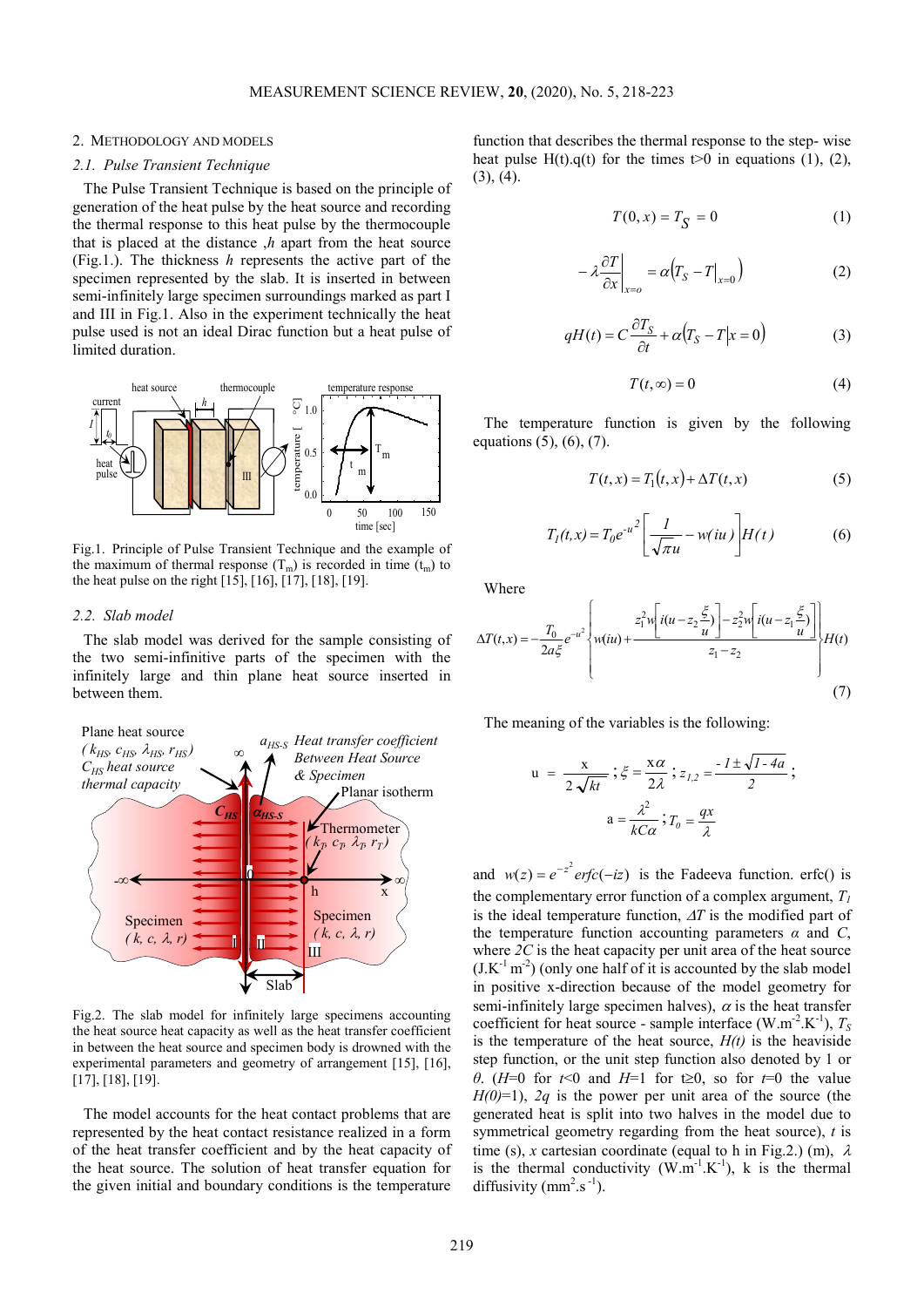Equation (5) describes the step-wise function, so the pulse regime of the measurement is evaluated from two subsequent stepwise functions shifted on the duration of the heating pulse  $t_0$ .

$$
T_{pulse}(t, x) = T(t, x) - T(t - t_0, x)
$$
\n(8)

## 2.3. Data analysis of uncertainty and sensitivity coefficients

Usually, the shape of the specimen is cylindrical or cuboid form. The finite geometry of the specimen caused additional effect and errors of different origin specified in GUM and JCGM [11], [12], which harms the accuracy of the measurement. The main effects are the heat transfer coefficient between the heat source and specimen and the heat capacity of the heat source.

The slab model used in this paper is accounting for these two effects by using the calculation and analysis of the sensitivity coefficients that are serving for the calculation of the uncertainties of free parameters [13], [14], [15] see Fig.5. and Fig.6. Thus it is compulsory to evaluate the assessment of the results by analysis of the sensitivity coefficient  $\beta( a_n )$  and then calculate parameter uncertainties also. Sensitivity coefficient analysis is based on the first derivatives of temperature function  $T(t, x)$  according to the free parameters ( $a_n = \lambda$ ,  $\kappa$ ,  $\alpha$  and C) in the model [13], [14] (Fig.5., Fig.6.).

$$
\beta(a_n) = a_n \frac{dT(t, x)}{da_n} \tag{9}
$$

Then for relative uncertainties  $(U_r)$  for the parameters can be written in form equation (10) for which the definition of all parameters as well as the mathematical background was described in the paper [14].

$$
U_r(a_n)^2 = C_{nT}^2 \frac{u(T)^2}{a_n^2} + \sum_{j=1}^{N_b} v_{nj}^2 u_r(b_j)^2
$$
 (10)

#### 2.4. Data estimation procedure

Simple formulas for evaluation based on the maximum of the temperature response have been derived from the ideal model. It is so called one point evaluation procedure, where the correction factors  $f_k$  and  $f_c$  are described in [15], [16].

$$
\kappa = h^2 / 2t_m \cdot f_\kappa \tag{11}
$$

$$
c = Q / \sqrt{2\pi e} \rho h T_m \cdot f_c \tag{12}
$$

$$
\lambda = \kappa \cdot c \cdot \rho \tag{13}
$$

The meanings of the next variables are the same as for the slab model. Data values calculated from the one-point procedure (Refer to equations (11), (12) and (13)) were used as the initial guess values for the fitting procedures based on the slab model.

The cuboid model that has been already published, it was developed for accounting heat losses from the sample free surface in a radial direction. The value of the heat transfer coefficient from the sample surface to the surrounding evaluated by the cuboid model is low and thus we expect no or little effect on measurement using the slab model [15], [16], [17], [18], [19]. Using the slab model it is not possible to estimate heat transfer coefficient and heat source heat capacity unambiguously because of their low sensitivity coefficients and thus high relative uncertainty (Fig.3. and Fig.4.)Therefore, in the slab model due to high uncertainty values they are substituted by constant values.

#### 3. EXPERIMENT

Experimental data were measured in the RTB1.02 chamber. The used sample belongs to the class of Carbonate rock. It was carved in a form of cuboids having a finite length. with finite cuboid geometry having the base dimension 50 mm x 50 mm for all parts and the thickness of part I and III were 30 mm, while part II was 14.62 mm. The volume density was  $2812.20 \text{ kg.m}^{-3}$ . The plane heat source was etched of Ni foil and insulated by Kapton foil. Data from the samples were tested under the room temperature ranges from 18 to 25°C.

## 4. RESULTS

For the data evaluation by fitting procedure, two discussed models with temperature response were used, the slab model (Fig.3. up) and the cuboid model (Fig.3. bottom). In Fig.3. both the theoretical models are compared with the experimental curve (black ink)



Fig.3. Fitted curve of Temperature response for time window 0- 300 seconds using the slab model (top) compared with the cuboid model (bottom) for 10 s pulse width.

The maximum of the temperature response was found at 56.6 seconds as well as for the fit by slab model. The cuboid model shifted maximum to a higher value at 57.9 seconds that is wrong As the sensitivity coefficient has the extreme values at the times below the maximum point, one has to use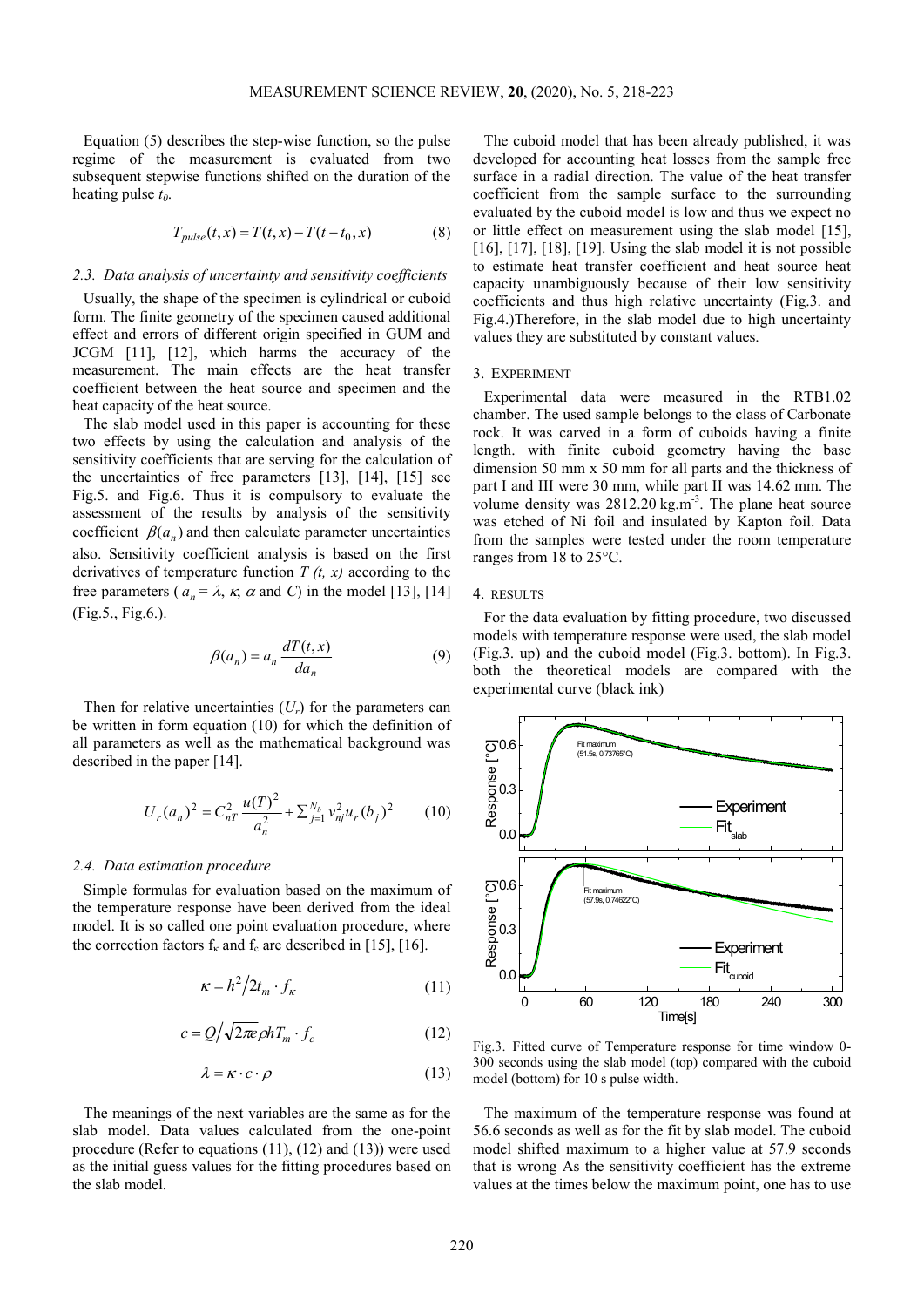the time interval from the calculations of the uncertainties that are getting acceptable values after the maximum of the temperature response is reached (Fig.5., Fig.6.).

The differences in the theoretical curves obtained by fitting of the experimentally measured thermal responses on the Carbonate sample set for the 10 seconds heat pulse duration using the slab model (top) and cuboid model (bottom) are clear from Fig.3. The total time for the



Fig.4. Comparison of residual plots of fitted curves from Fig.4. obtained using the slab and cuboid models. The slab model fits the data within the background noise on a scale of  $\pm 0.005^{\circ}$ C.



Fig.5. The temperature response T(t) and sensitivity coefficients  $\beta(a_n)$  (where  $a_n = k$ ,  $\lambda$ , C and  $\alpha$ ) calculated for 14.62 mm sample thickness and pulse width 10 s on the left side. The sensitivity coefficients for the heat capacity of source heat  $(\beta_C)$ and heat transfer coefficient  $(\beta_{\alpha})$  in between the heat source and specimen are marked by ellipse on the left and re-plotted in enlarged scale on the right as they are lower by three orders of



Fig.6. Time dependency of parameters uncertainty for the thermal diffusivity  $U_r(\kappa)$ , thermal conductivity  $U_r(\lambda)$  (left), and the heat capacity of the heat source  $U_r(C)$  and heat transfer coefficient  $U_r(\alpha)$  (right) for the heat pulse duration of 10 seconds.

The fit quality of the slab model is represented by the difference graph in Fig.4. The residual plot was calculated by subtraction of the theoretically calculated thermal response by the slab or cuboid model from the experimentally measured thermal response.



 $\begin{bmatrix} 0.005 \\ 0.005 \end{bmatrix}$ 0.010 $\parallel$  specific heat capacity (c). Analysis for slab model is given for Fig.7. The window interval analysis of slab and cuboid model (rhombus) for thermal diffusivity (k), thermal conductivity ( $\lambda$ ), and fitting leaving all four parameters as free  $(+, \text{ red})$ , then with the C



7000 plateau with minimum scattering (black circles) represents an  $U_r(C)$  variability and substitution of the free parameters. Heat transfer  $U_r(\alpha)$  coefficient ( $\alpha$ ) values for the fitting with all free parameters are out Fig.8. Window interval analysis of slab model for estimation of heat transfer coefficient in between the heat source and specimen calculated by three variations of fitting procedure depending on the of a given scale because of high uncertainty (open circles). The average 30 W.K<sup>-1</sup>.m<sup>-2</sup> (asterisk) for window times from 0-105 up to 0-140 s.

For the assessment of model reliability and the values of thermophysical parameters for the carbonate rock sample evaluated by the slab model, we used the window interval analysis applying three variations of the fitting procedure. The window interval analysis is based on fitting data in different time window intervals ranging - from 0-15, 0-20, 0-25 s up to 0-300 s with the time increment step 5 (Fig7.,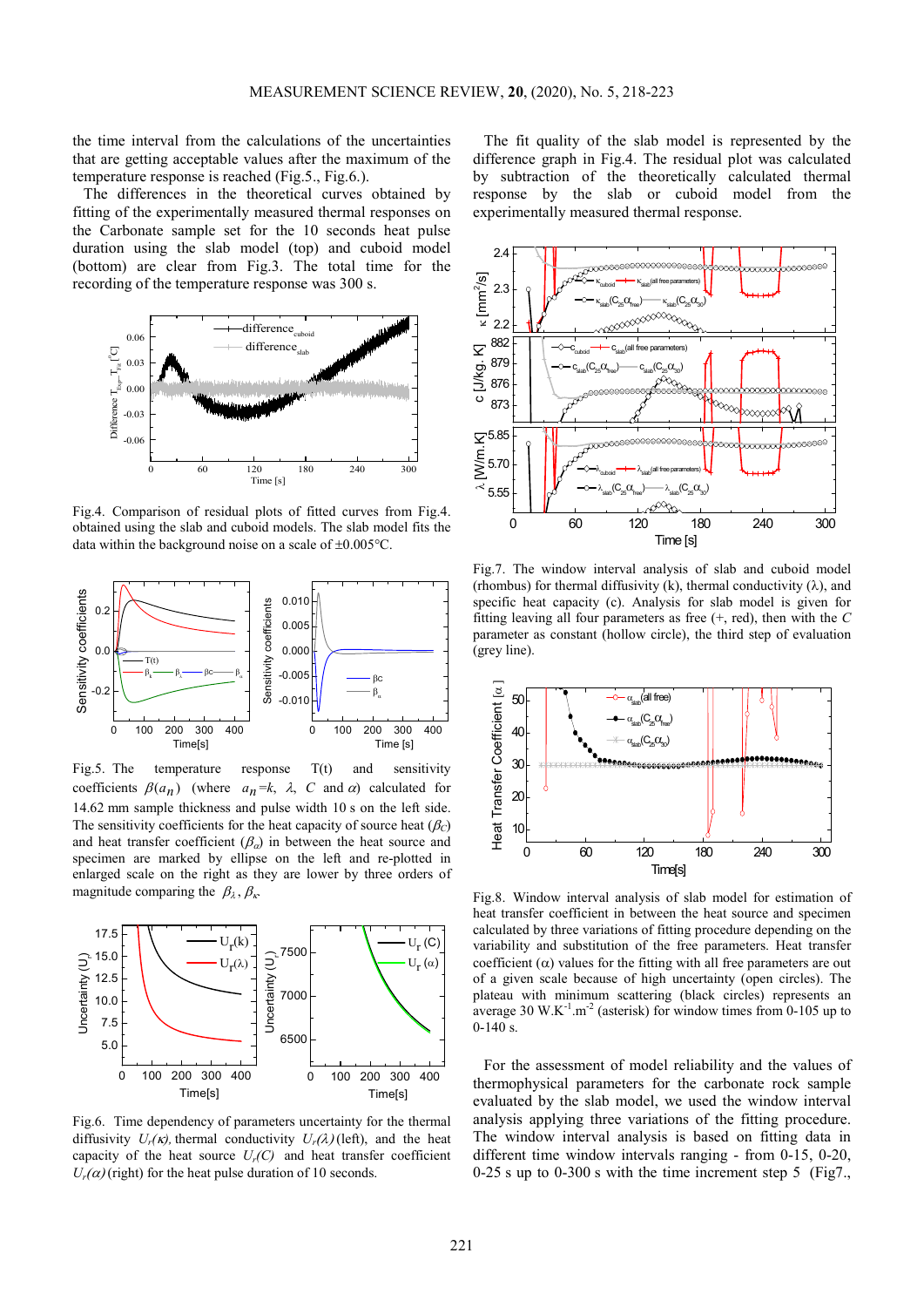Fig.8., Fig.9.). In the first level of analysis, we set all 4 parameters in the slab model as free for the fitting (Fig.7., red ink data). In the second level, we replace the parameter C (free heat capacity of heat source) with the constant value that was calculated from the real parameters of construction materials that are used for the heat source construction (Fig.7., black hollow circle). The value of the calculated heat capacity (thermal capacity) per unit area is  $C = 25$  J.K<sup>-1</sup>.m<sup>-2</sup>.

From the results of this window analysis for the heat transfer coefficient from the second step, we calculated the average value  $30 \text{ W.K}^{-1} \text{.m}^{-2}$  for the desired time window interval and used it as a constant in the third and final level of analysis. In the final level of parameter estimation both the parameters are kept as constant  $(C, \alpha)$  (Fig.7., gray ink)



Fig.9. Sinusoidal form of window interval analysis re-plotted only for fitting using constant values of  $C$  and  $\alpha$  with marked differences from maximum to minimum value for thermal diffusivity  $(\kappa)$ , thermal conductivity  $(\lambda)$ , and Specific heat Capacity  $(c)$ . The difference value in percentage is given at the line drawn with arrows.

Fig.8. clearly shows all the three steps of evaluation done by the slab model for the heat transfer coefficient with time. The average value of  $\alpha$  as a constant number comes from the window time interval 0-105 s up to 0-140 s.From Fig.8. and Fig.9., based on the final analysis (third step) we can see that the end time of the fitting interval has to exceed the maximum of the temperature response. Therefore, data reliability interval represents the fitting intervals where the end of interval time was in the range from 0-105 s up to 0- 140 s which shows the least scattering of data with the highest stability of values. The values of thermophysical parameters for carbonate rock sample evaluated by the slab, cuboid and one-point evaluation procedure are marked in Table 1.

Table 1. Thermophysical data calculated by three different models.

| <b>Models</b> | <b>Thermal</b><br>diffusivity<br>$\left[\text{mm}^2\text{.s}^{\text{-}1}\right]$ | <b>Thermal</b><br>conductivity<br>$[W.m^{-1}.K^{-1}]$ | specific<br>heat<br>$[J.kg^{-1}.K^{-1}]$ |
|---------------|----------------------------------------------------------------------------------|-------------------------------------------------------|------------------------------------------|
| One-point     | 2.05                                                                             | 5.04                                                  | 876.43                                   |
| Cuboid        | 2.14                                                                             | 5.20                                                  | 865.54                                   |
| Slab          | 2.36                                                                             | 5.82                                                  | 875.07                                   |

#### 5. DISCUSSION & CONCLUSIONS

 $\left(-\frac{1}{2.365556_{\text{max}}}\right)$   $\left(-\frac{1}{2.365556_{\text{max}}}\right)$  higher in comparison with the cuboid model. The results  $\left(0.25\% \left|\frac{1}{1000}\right|\right)$  measurements by shifting the onset of the temperature The uncertainty analysis has been done for Carbonate rock sample by using Pulse transient method at room temperatures. Two models were used to estimate the parameters by fitting procedure. The thermophysical parameters obtained using the slab and cuboid model fits were compared. The parameters estimated by slab model are show that contact parameters C and  $\alpha$  are affecting the response to higher times (Fig.3., Fig.4. and Fig.5.).

 $2.359628<sub>min</sub>$  The residual plot obtained from the experimental thermal  $\lambda_{\text{\tiny\text{slab}}}(C_{25}\alpha_{30})$  + thermal noise scattering around the zero. The residual plot  $\frac{5.821709}{2}$  from the cuboid model curve is of sinusoidal shape (Fig.4.). response subtracted by the slab model response represents

 $\begin{bmatrix} 0.37\% \\ 0.37\% \end{bmatrix}$  by window interval analysis is used for the statistical analysis to study the measurement uncertainty. The  $c_{\text{slab}}(C_{25}\alpha_{30})$  analysis was done in three steps using a fitting procedure of The scattering of the thermophysical parameters obtained analysis to study the measurement uncertainty. The assessment of model reliability for the time window interval

 $\begin{bmatrix} 0.12\% \\ 0.12\% \end{bmatrix}$  parameters by using the sensitivity coefficients theory and uncertainty analysis. The slab model was successful in The analysis facilitates to estimate the accuracy of the parameters by using the sensitivity coefficients theory and suppressing the high uncertainties of data by replacing the values of heat capacity of the heat source and the heat transfer coefficient with the constants which are otherwise supposed as the disturbing parameters described in previous papers [15], [16].

> The thermophysical data reliability proves from the Fig.9. when the difference in between the maximum and minimum values within the marked range decreased to acceptable values that were observed below 0.4 %. The validity of the used methodology for the estimation of the parameters was confirmed by measurement on PMMA laboratory standard material [17], [18], [19].

#### ACKNOWLEDGEMENT

This work was supported by the Scientific Grant Agency VEGA grant No. 2/0192/17 "Development of sensors and measurement methods for transient techniques for the measurement of thermophysical properties of materials and their application for seasonal storage of heat energy and by the project EU Interreg Central Europe project GeoPLASMA-CE "Shallow Geothermal Energy Planning, Assessment and Mapping Strategies in Central Europe", (project number CE177).